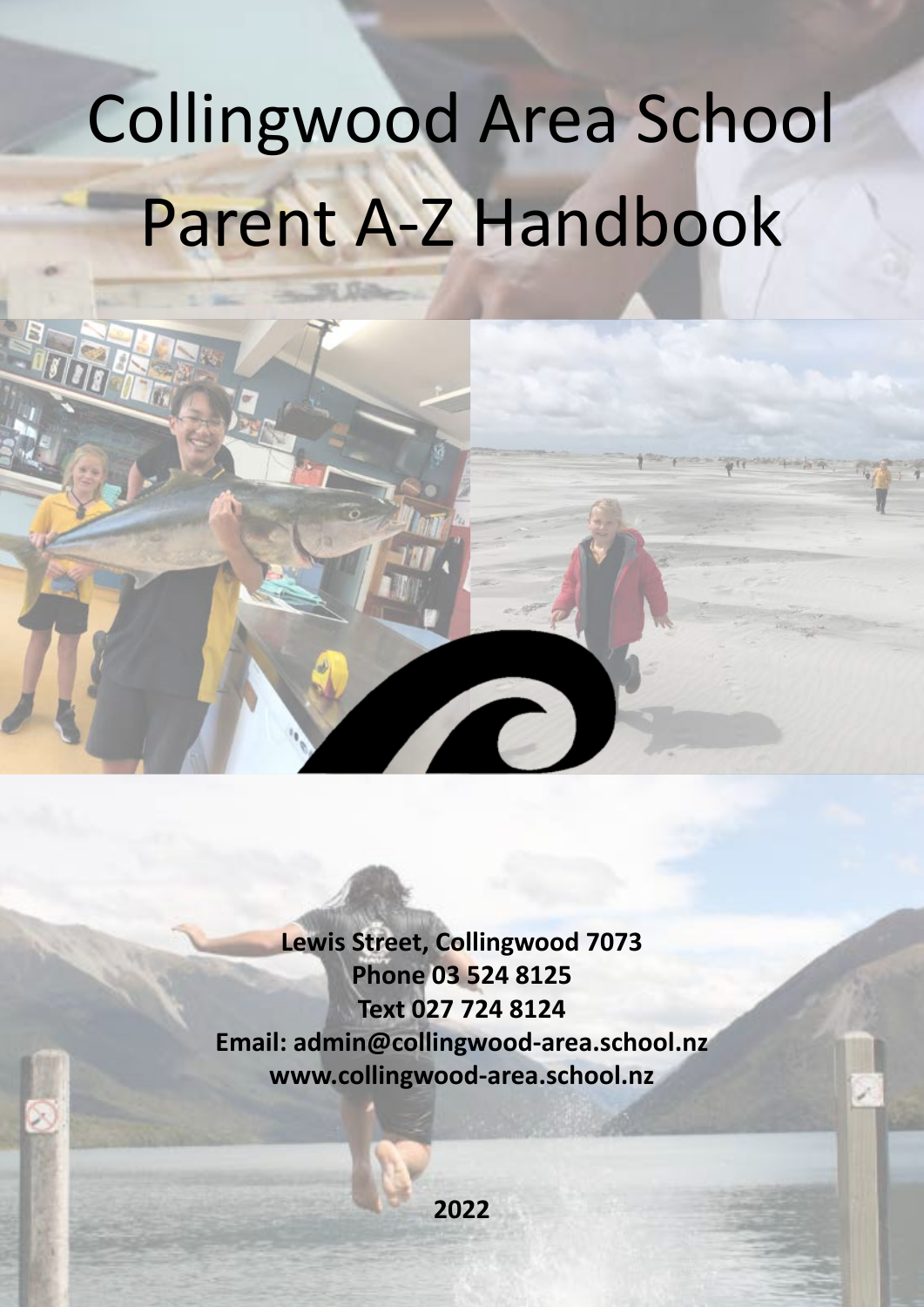

#### **Te Pepeha o Te Kura o Aorere**

Ko Whakamārama te maunga Ko Aorere te awa Ko Te Tai Tapu te moana Ko Te Waikoropūpū te puna waiora Ko Mohua te takiwa Ko Onetahua te marae Ko Te Ātiawa, ko Ngati Tama, ko Ngati Rārua ngā iwi I te wāhi e noho ana mātou Ko te kura o Aorere Tihei mauri ora!

Whakamārama is our mountain range Aorere is our river Te Tai Tapu or Westhaven, is our ocean Te Waikoropūpū is our spring of wellbeing Mohua or Golden Bay, is our area Onetahua is our marae Te Ātiawa, Ngati Tama and Ngati Rārua are our local tribes This is where our school belongs; it is what binds us together

*Our pepeha was created in consultation with Manawhenua ki Mohua*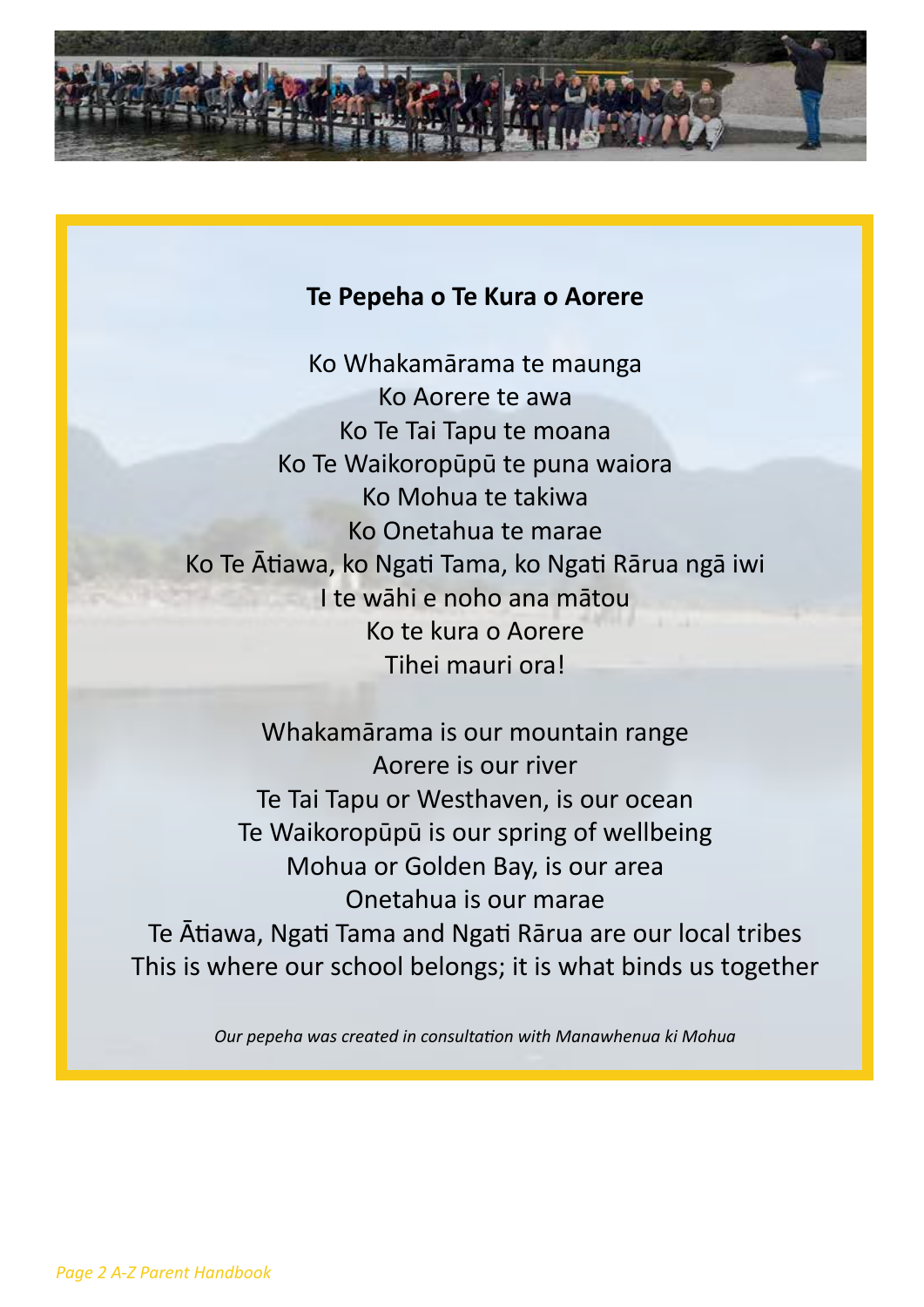

# **Teaching Staff 2022**

Principal/Tumuaki: Hugh Gully - hugh.gully@collingwood.school.nz

Deputy Principal, Year 1- 13 Pastoral Leader, SENCO: Alison Menary - alison@collingwood.school.nz

NE and Year 1 Teacher, NE Transitions: Charlotte Muir - charlotte@collingwood.school.nz

Year 2 Teacher, Show Day, International Students: Pip Baker - pip@collingwood.school.nz

Year 3- 4 Teacher, Maths Leadership, Bus Controller: Jonny Hanlon - jonny@collingwood.school.nz

Year 4-5 Teacher: Kim Powell - kim@collingwood.school.nz

Year 6 - 7 Teacher, Primary Syndicate Leader: Melissa Dixon - melissa@collingwood.school.nz

Year 7 - 8 Teacher: Emily Johnstone - emily.johnstone@collingwood.school.nz

Maths Teacher: Miriam Curnow - miriam.curnow@collingwood.school.nz

Science Teacher: Gary O'Shea - gary.oshea@collingwood.school.nz

Horticulture and Biology Teacher: Miriam Sherratt - miriam.sherrat@collingwood.school.nz

Visual Arts and Social Studies Teacher: Elda Heywood - elda@cloud.collingwood-area.school.nz

PE, Health and Outdoor Education Teacher, Specialist Classroom Teacher: Pete Taylor - pete@collingwood.school.nz

Technology Teacher, Secondary Syndicate Leader, Principal's Nominee NZQA, Kapa Haka Team: Lloyd McPherson - lloyd.mcpherson@collingwood.school.nz

English Teacher: Tamasyn Clare - tamasyn.clare@collingwood.school.nz

Food Technology and Hospitality Teacher: Elizabeth McPherson - elizabeth.mcpherson@collingwood.school.nz

Classroom Release Teacher:Rosie Riley - rosie.riley@collingwood.school.nz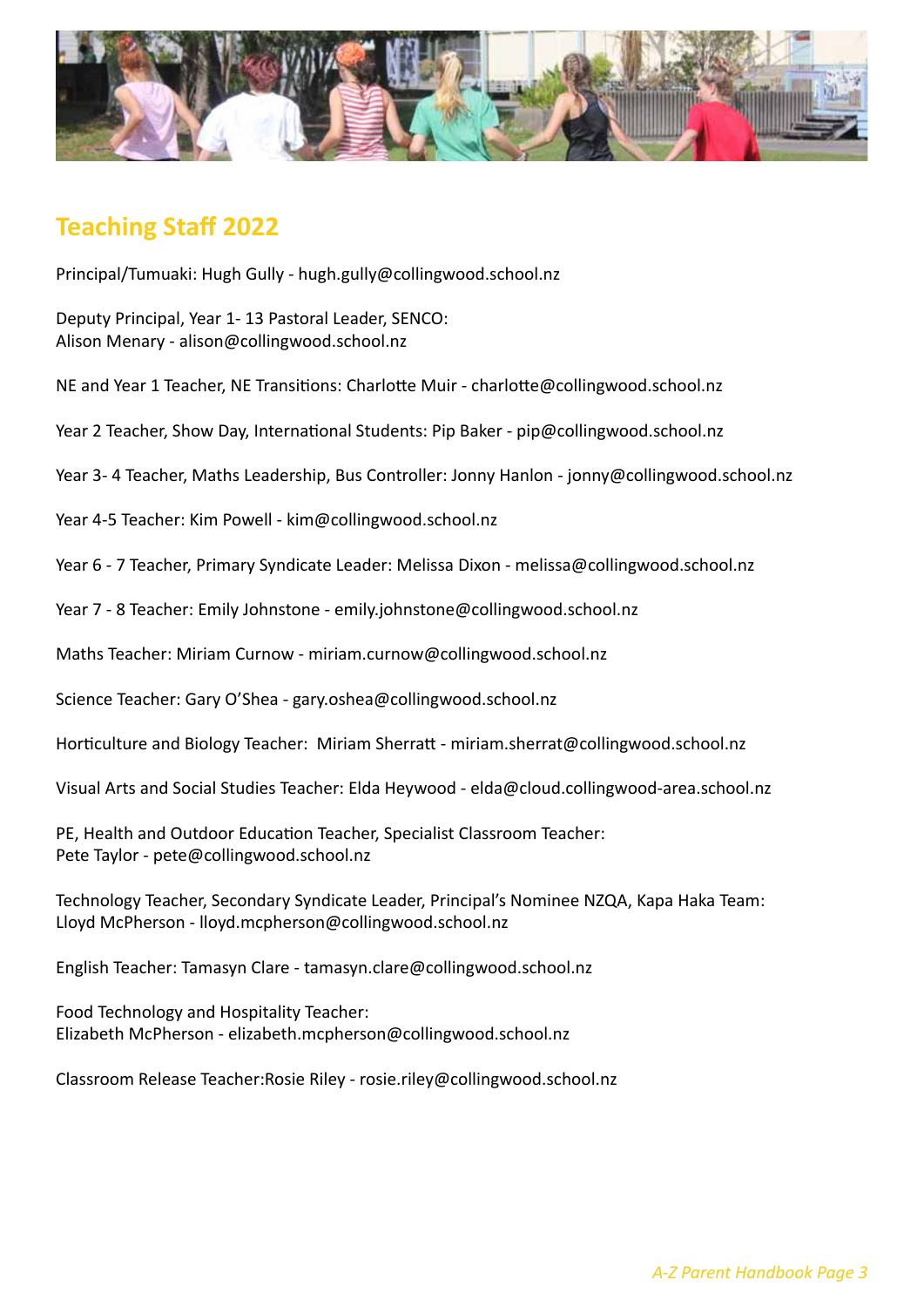

# **Kia ora and welcome to this short booklet, packed full of information to help you in your first few weeks at CAS.**

## **Absentees**

Please remember that ALL absentees/lateness must be reported to the Office who will then inform the appropriate people as needed.

Sickness/lateness – To report a day-to-day absence or lateness please either:

1) Leave a message on the School's 24 hour phone line 524 8125.

2) Text the following number: 027 724 8124 with your absence.

3)Use the SkoolLoop App or Website to report an absence.

Long term – If you want to report an extended absence (more than two weeks) please email admin@cloud.collingwood-area.school.nz. Any student who is going to be absent from Collingwood Area School for two weeks or more needs to get approval from the Principal, at least one week prior to departure.

## **Bank Account**

Please make sure to use your family name as a reference for all transactions.

• Bank account for School: 03-1711-0007692-00

#### **Buses**

Collingwood Area School has four bus services that run to and from School: Onekaka, Rockville, Bainham and Puponga. They usually arrive at School around 8:30 am each morning and generally start to leave School at 2.50 pm. If you need to know approximate departure and arrival times at specific bus stops along routes, please contact the School Office. It is essential that you notify us if your child is not going home on their bus. Students sign a contract at the start of each year. If in the event of extreme weather GB Coachlines make the call to run buses earlier than normal resulting the Office will activate the phone and text tree.

## **Cell/Mobile Phones at School**

Students in Year 1- 7 should not have phones at school unless there are exceptional circumstances. Cell phones are permitted in Year 8 - 13 classes if permission is granted by teachers when it is related to learning, for example, taking a photo, research, adding homework to their phone diary. Some teachers allow headphones and music, but only when permission is granted and the music must only be able to be heard by that student. Please note, mobile phones are brought to school at the students own risk. CAS will not become involved in the recovery or search for stolen or lost phones.

- If a student breaches the school cell phone policy the following steps are taken:
- 1. Teacher gives verbal warning to the student.
- 2. Student continues the breach, phone is confiscated and given to the Principal.
- 3. Principal contacts whānau to collect from school.

## **Contacting the School**

You are welcome to ring the School any time during School hours (8.00am to 3:00pm) on (03) 524 8125. If the person you wish to contact is not immediately available, then we recommend emailing them. All staff emails can be found on our website.

## **Cybersafety**

Cybersafety is the safe and responsible use of Information and Communication Technologies (ICT). Our approach to cybersafety is based on teaching our students how to maintain a positive approach to the benefits brought by technologies and how to be a responsible digital citizen.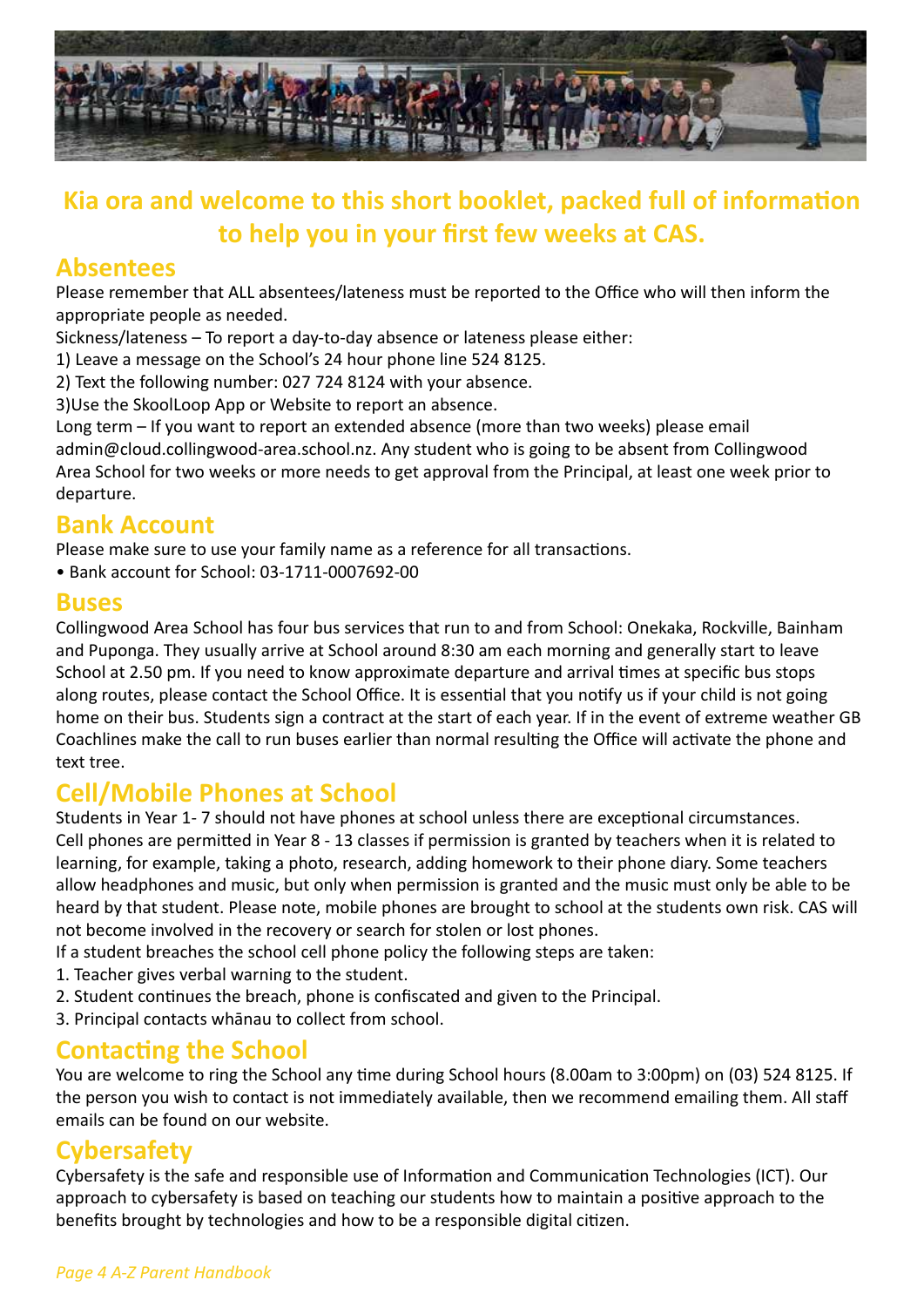

## **Dental Clinic**

The Ministry of Health dental bus comes to our school twice a year, around the Term 2 and 3 holidays. To enrol your child in this free dental service call 0800 833 846 Ext: 8311.

# **Emergency Evacuations (Fire, Earthquake, Flooding, Tsunami)**

The School has emergency evacuation procedures and practises these regularly.

In the case of an emergency closure we will use all communication options available to make contact with you. We cannot predict the type of event but it is likely we will try to use the following methods:

- Text messae, the SkoolLoop App and the parent email list
- The School phone tree will be activated
- Listen to the radio for civil defence advice. Tune in to National Radio, Newstalk ZB, The Hits, More FM.

• In the event of an emergency closure we will attempt to ring all bus families of children under 14 years of age to ensure that an adult is home. If we cannot make contact we will hold the student at school for later collection. If it is a family with children aged 14 + and with younger siblings we will let them go home.

#### **Extended Absences**

Off on holiday? Please remember that parents and caregivers are required to request permission for a student to be away from school for more than five consecutive days (with the exception of absence for medical reasons). Requests for absences should be sent to admin@cloud.collingwood-area.school.nz or you can drop a letter off to the Office. Thank you.

## **Flyer, Te Pia**

A twice a term newsletter, The Flyer or Te Pia, is emailed to each family at School - this is a very important means of communication between home and School, and is good reading. All of the upcoming events, photos of events and School and examples of student work are included in The Flyer. This is also available on our website or Facebook page. Please let the School Office know if you would prefer a printed copy.

#### **Grounds & Signing In**

For safety reasons, we ask that anyone visiting the School signs in and out at the Office and wear a visitor badge while on School grounds. This ensures that all persons onsite are accounted for in the case of an emergency. The School grounds are maintained by our Property Coordinator; but as a community we ask that you help keep them clean and safe for our children.

## **Home / School Communications**

The School welcomes calls from parents at any time. If you wish to visit the School and speak to a staff member please phone and make an appointment. If there is something that you need communicated, please get in contact with Admin Team in the first instance.

## **Manawhenua Ki Mohua**

CAS is proudly supported and guided in our work by Manawhenua Ki Mohua, the iwi mandated organisation representing Ngati Tama, Ngati Rārua and Te Ātiawa within Mohua/ Golden Bay. Based at Onetahua Marae, 'Onetahua' is the local name for the nearby Farewell Spit, and is translated as 'heaped up sand'. The whare tipuna, Te Ao Marama, was opened in 2001. Onetahua connects ancestrally to the waka Tokomaru, the maunga Parapara and the awa Waikoropupu. Manawhenua Ki Mohua leaders live and work in our community, know our students and whānau well, are often part of the most important ceremonies at School such as Prize Givings, our start of year pōwhiri and the annual Matariki celebrations. Manawhenua ki Mohua are central to any consultation work at CAS which includes strategic planning,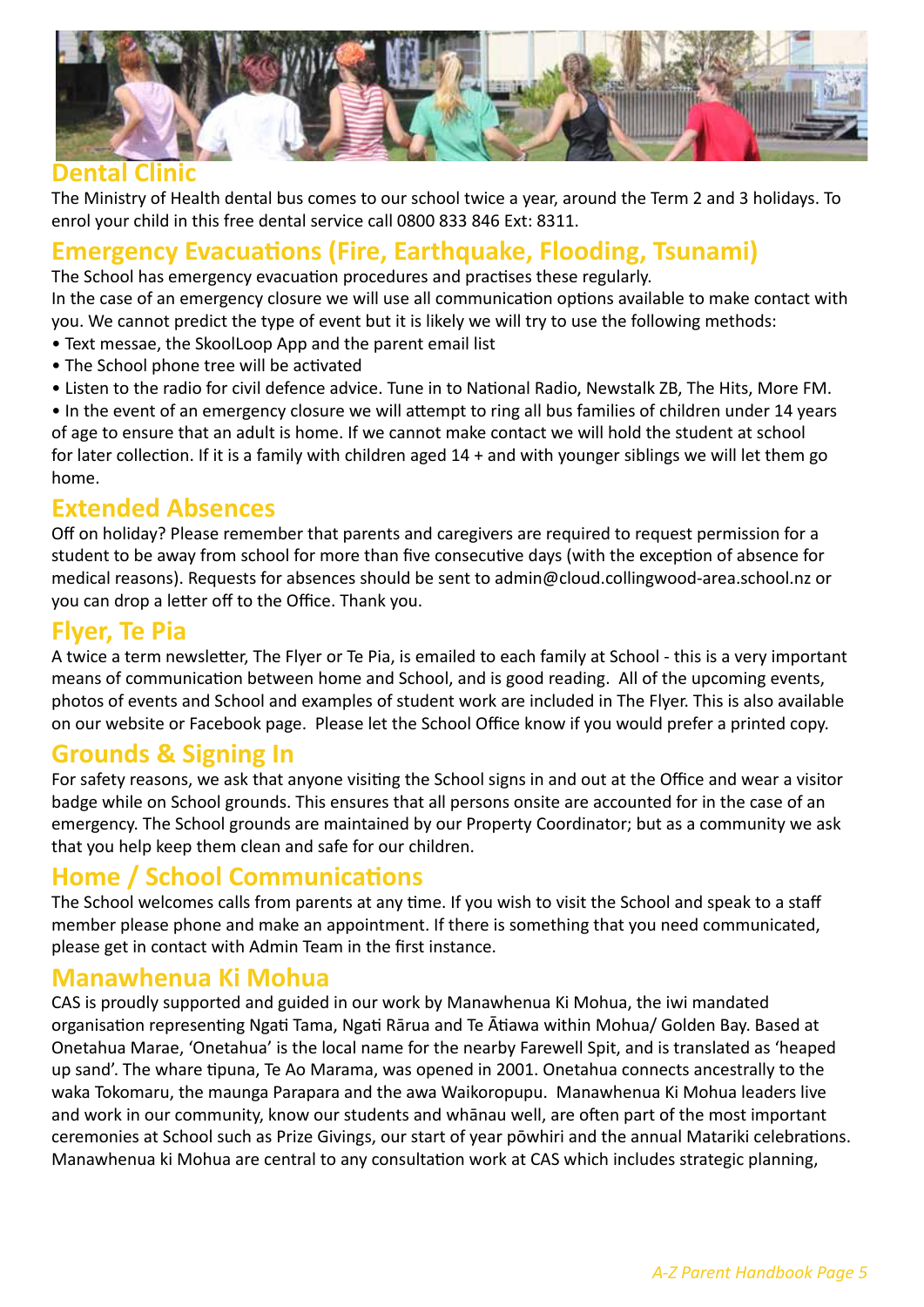

## **Medical**

The School has many qualified first-aiders available for first aid and care of sick students. Please contact the Office if your child has any special medical needs. The Admin Team will pass it on to the relevant teachers and staff.

#### **Messages**

If you have a message that needs to get to a student, please phone the Office and we will pass it on. Only urgent messages will be communicated as it is disruptive to the class to have staff members popping in during class time.

#### **Music Lessons**

All students in the Collingwood Area School are able to have music lessons as an extra curricular activity. Please contact the Office for more information regarding tuition.

#### **Phone Tree**

Occasionally we may need to contact all parents/caregivers because of emergency closure of School usually flooding of the roads. In the event of this happening the phone tree will be activated. The School Office contact a group of pre-designated parents who will then call the familes on their list. All families are added to the Phone Tree on enrolment at School.

## **Policies and Procedures**

The CAS Board of Trustees policy framework is accessed through our website, via SchoolDocs. All policies and procedures are reviewed regularly and feedback from our community is always welcomed.

## **Progress and Formal Reports**

Parents are offered regular opportunities to meet with teachers to discuss their child's progress. We will confirm the reporting timeline when it is finalised.

## **School Day**

The school day begins for students at 8:45 am and lessons commence at this time. The day is structured around five one hour periods. There is a morning break from 10:45 am until 11.00 am and a lunch break from 1.00 pm until 1:45pm. Afternoon lessons continue until 2.45 pm. Buses arrive at school around 8.30 am each morning and start to leave School at 2.50 pm.

## **Sickness at School**

Any student feeling ill at School should report to their teacher who will assess the student's condition and either treat the student and send them back to class, send the student to the sick bay, or notify parents to arrange for the student to return home. The first-aider will report the student's absence from class.

## **Stationery**

Students need to have the correct stationery items in all classes. All stationery may be purchased online from Office Max: www.myschool.co.nz/collingwood. It is then the students responsibilty to keep it safe and not lose it.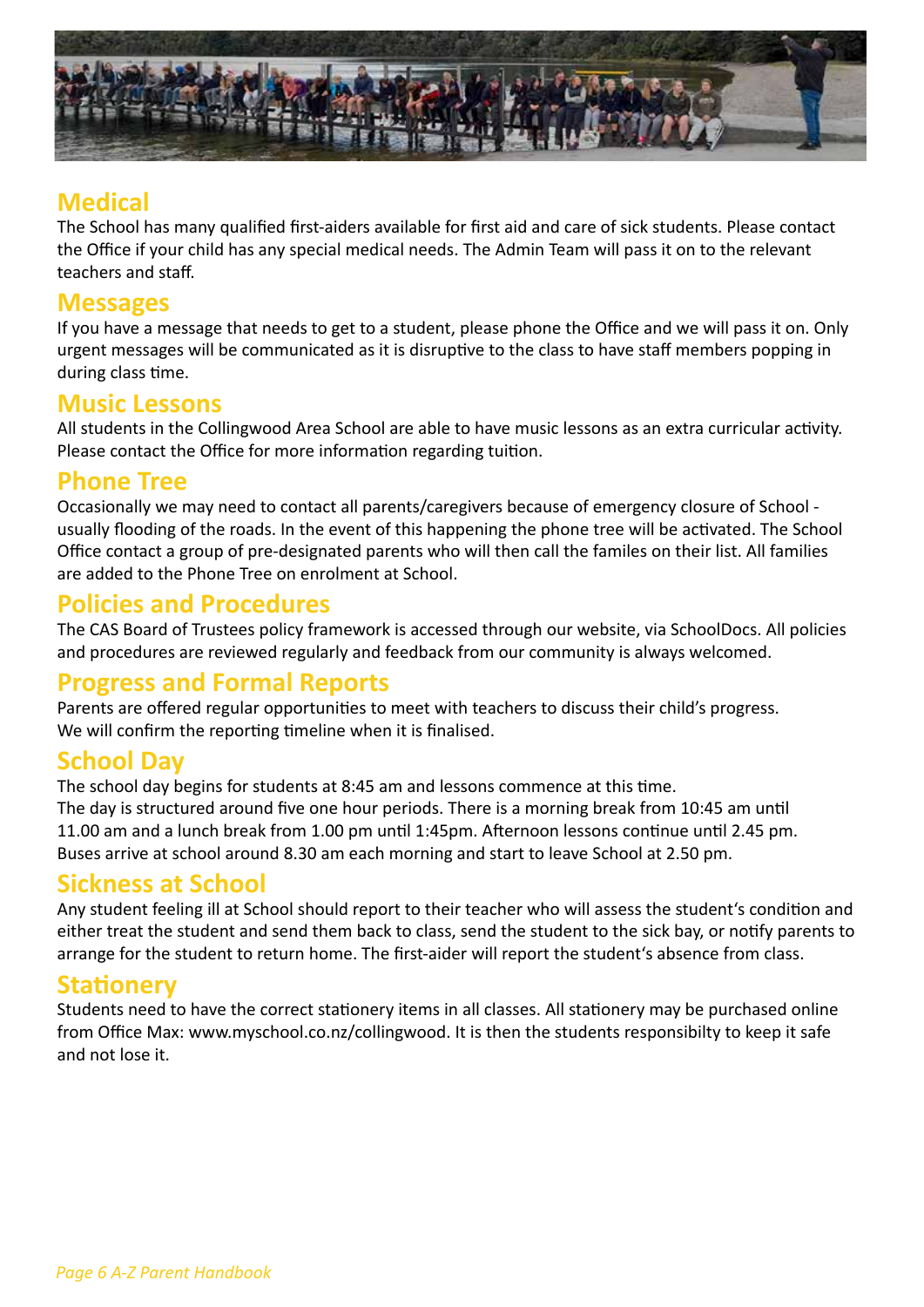

## **Student Progress and Achievement**

Teachers work consistently to support and track all aspects of learning progress, which is reported on regularly to the Board of Trustees. As a school, we enjoy celebrating the success of all our students and recognise achievements through certificates and awards at our regular assemblies, in syndicate hui, in our end-of-year prize-givings, and in learning celebrations throughout the year. Special achievements in, or

out of school are published in The Flyer and on our Facebook page.

#### **Sun Smart**

Wearing a hat in Term 4 and Term 1 is expected at CAS, when any of us are outside. Each classroom has its own supply of high SPF sunscreen and we keep a central supply at the Office too.

## **Uniform: http://collingwoodareaschool.nzuniforms.com/**

*Compulsory for Juniors Yr 1-8* CAS Junior Fleece \$65 CAS Junior Polo \$42 And any black bottom (skirt/shorts/track pants) Not compulsory but encouraged for juniors CAS Black Skort \$45 or CAS Black Shorts \$36 or CAS Black Sweat Pants \$42 *Compulsory for Seniors Yr 9-12* CAS Senior Jersey \$95 or CAS Jacket \$115 or CAS Fleece \$65 White Blouse/ Shirt \$45 or CAS Polo \$45 And any black bottom (skirt/shorts/trousers) Not compulsory but encouraged for Seniors CAS Tartan Skirt \$75 or CAS Shorts Girls \$52 Boys \$45 or Black Trousers/ Pants Girls \$60 Boys \$65 *Black bottoms are to be plain ONLY, solid black. No designs, logos, piping or rips permitted*

## **Website - www.collingwood-area.school.nz**

The CAS website contains a wealth of information including up-coming events and general information about various areas of the School. Check it out.

#### **Whānau Groups**

Our school has three main whānau groups: Wai – Brunner (blue), Whenua – Heaphy (Green), Ahi – McKay (Red). The whānau system covers all students within the school and is a positive feature of our sporting and cultural events.

## **Who to Contact**

- General enquiries, short term absence / illness / lateness, finance questions: the Office - (03) 524 8125 or text 027 724 8124
- Class teachers: by email (you can find teacher's emails on our school website)
- Concerns and Complaints: please contact the Office if you have any complaints and the staff can direct your call to the appropriate people. We also have a Concern and Complaints Flow Chart that can be found on the school website.